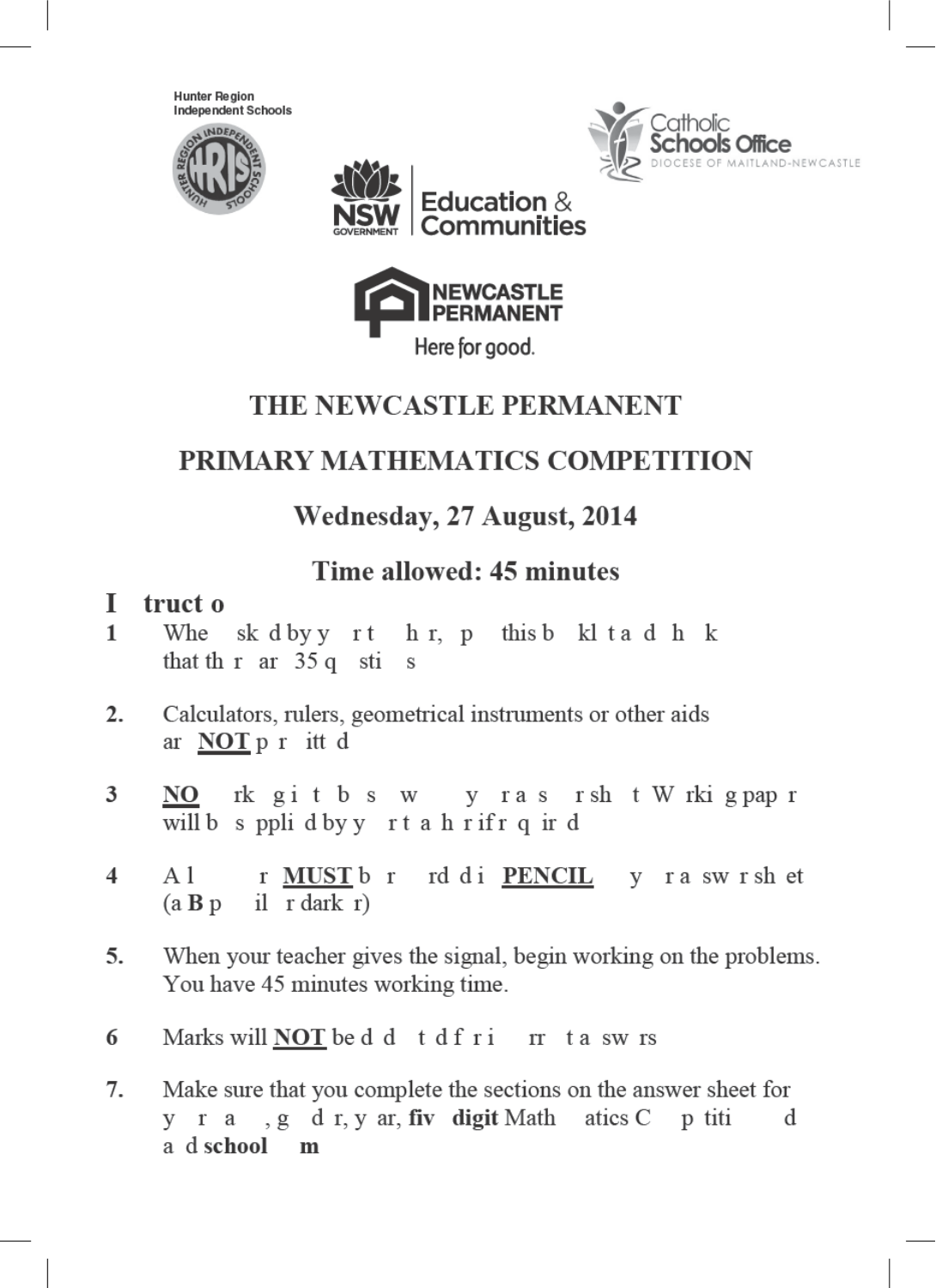#### **SECTION A**

Each correct answer in this section is worth 2 marks.

- 1. Twenty thousand and ninety seven is: (A) 297 (B) 2097 (C) 2907 (D) 20097 2. The solid that has 9 edges is:  $(A) \xrightarrow{\qquad} (B) \qquad \wedge \qquad (C) \qquad \wedge \wedge \qquad (D)$ 3. 41345 – The answer is: 634 (A) 40711 (B) 41311 \_\_\_\_ (C) 41711 (D) 41979
- 4. Archie buys a Newcastle Knights' cap for \$12.75. How much change will he receive if he pays with a \$50 note?
	- (A) \$7.25 (B) \$37.25 (C) \$38.25 (D) \$47.25

| 5.<br>What is $12.9 + 1.23 + 153$ ? |                                                                 |                                  |       |            |  |                           |  |    |
|-------------------------------------|-----------------------------------------------------------------|----------------------------------|-------|------------|--|---------------------------|--|----|
|                                     |                                                                 | $(A)$ 4.05                       |       | $(B)$ 40.5 |  | $(C)$ 166.13 $(D)$ 167.13 |  |    |
|                                     | 6. Which number gives a remainder of 4 when it is divided by 8? |                                  |       |            |  |                           |  |    |
|                                     |                                                                 | $(A)$ 81                         |       | $(B)$ 42   |  | (C) 35                    |  | 28 |
| 7.                                  |                                                                 | The value of $9 + 7 - 6 + 1$ is: |       |            |  |                           |  |    |
|                                     |                                                                 | $(A)$ 2                          | (B) 9 |            |  | $(C)$ 11 $(D)$            |  | 23 |
| 8.                                  | The Roman numeral LXIV represents:                              |                                  |       |            |  |                           |  |    |
|                                     | (A)                                                             | -44                              | (B)   | - 46       |  | 64                        |  | 66 |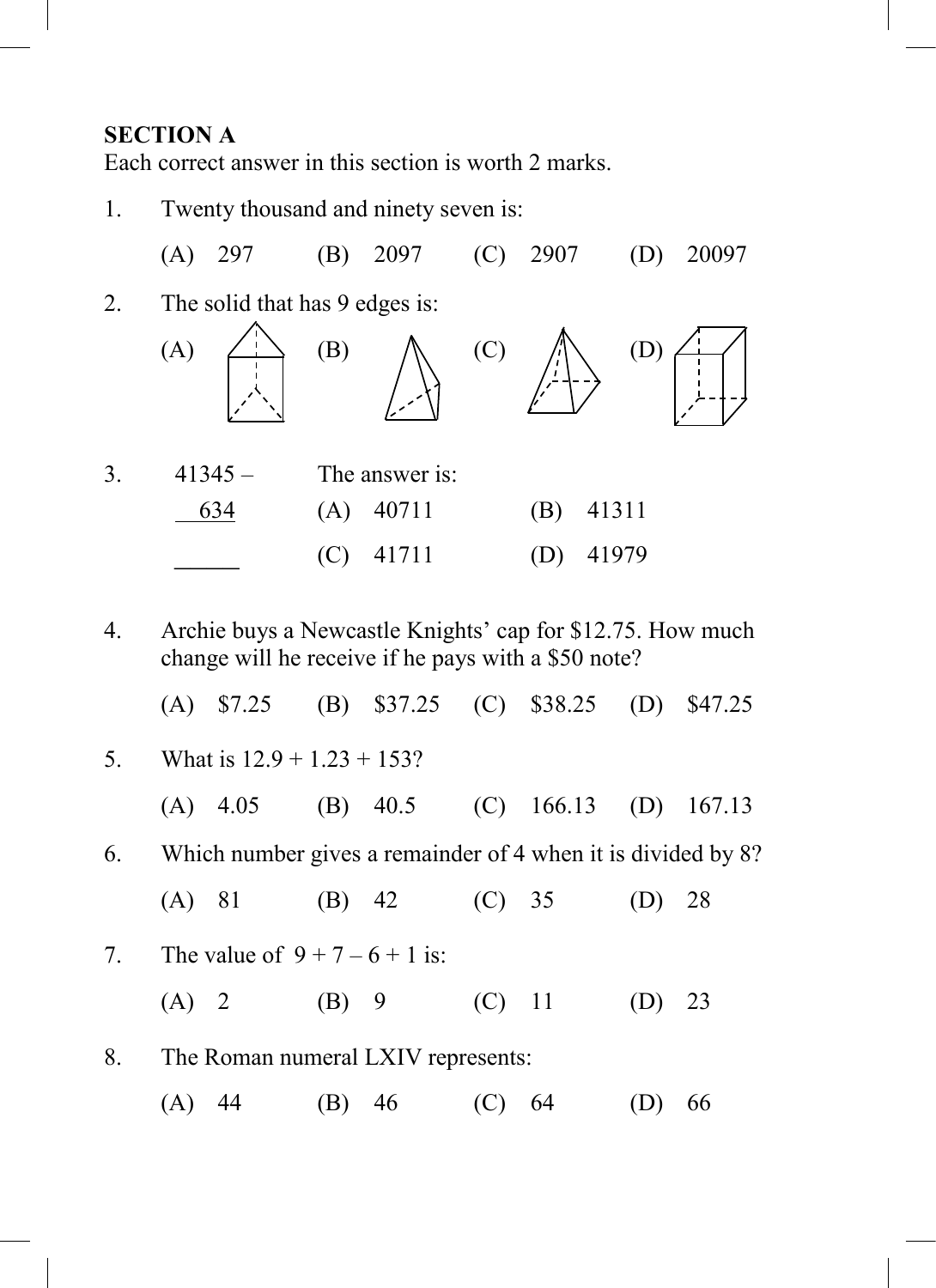| 9.  | What is the greatest number of pieces of timber, 70 cm long,<br>which can be cut from a 4 m length? |                                      |  |             |  |  |         |       |
|-----|-----------------------------------------------------------------------------------------------------|--------------------------------------|--|-------------|--|--|---------|-------|
|     |                                                                                                     | (A) 4                                |  | (B) 5 (C) 6 |  |  | $(D)$ 7 |       |
| 10. | How many prime numbers are in the following list?<br>11, 12, 15, 17, 19, 21, 23                     |                                      |  |             |  |  |         |       |
|     |                                                                                                     | $(A)$ 3                              |  | (B) 4 (C) 5 |  |  | (D)     | - 6   |
|     | 11. When counting down by tens from 3100, the second number reached<br>is:                          |                                      |  |             |  |  |         |       |
|     |                                                                                                     | (A) 1100 (B) 2900 (C) 3080 (D)       |  |             |  |  |         | 3120  |
| 12. | Another way of writing 307 hundredths is:                                                           |                                      |  |             |  |  |         |       |
|     |                                                                                                     | (A) $0.307$ (B) $3.07$ (C) $3.7$ (D) |  |             |  |  |         | 30700 |
| 13. |                                                                                                     |                                      |  |             |  |  |         |       |
|     |                                                                                                     |                                      |  |             |  |  |         |       |

The best estimate for the size of the shaded angle is:

(A)  $150^{\circ}$  (B)  $180^{\circ}$  (C)  $210^{\circ}$  (D)  $270^{\circ}$ 

- 14. The value of  $3^2 + 2^3$  is:
	- (A) 12 (B) 14 (C) 15 (D) 17
- 15. A syringe has a capacity of 2 mL. How many full syringes are needed to fill a container of volume  $60 \text{ cm}^3$ ?
	- (A) 3 (B) 30 (C) 120 (D) 300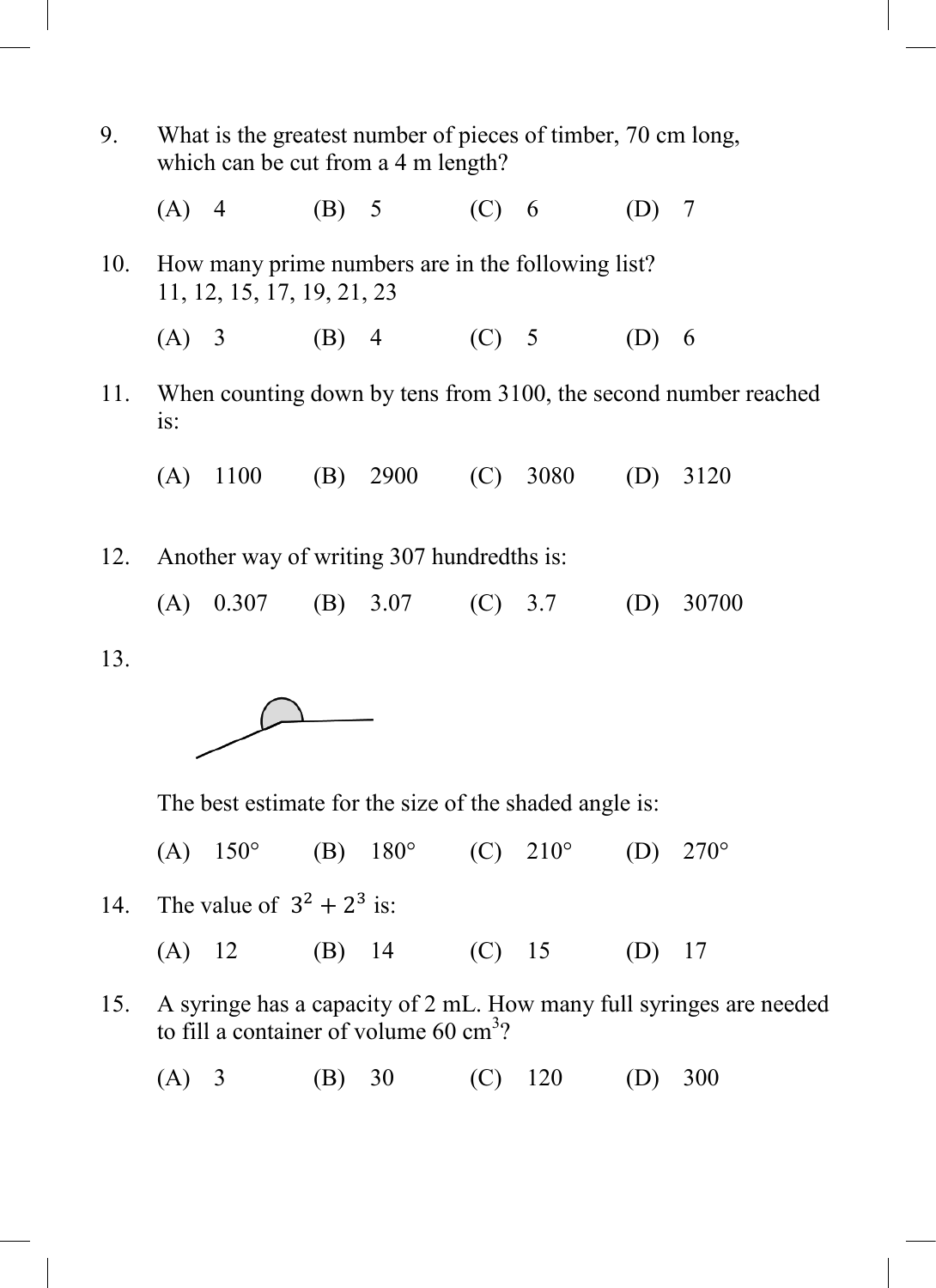### **SECTION B**

Each correct answer in this section is worth 3 marks.

- 16. A recipe needs  $1\frac{1}{2}$  cups of rice bubbles to make 12 chocolate crackles. How many cups of rice bubbles are needed to make  $36$ chocolate crackles?
- (A)  $\frac{1}{2}$  (B)  $2\frac{1}{4}$  (C) 3 (D)  $\overline{z}$  $\overline{a}$  $\overline{z}$
- 17. If 50% of a number is 11, what is double the number?
	- (A) 5.5 (B) 22 (C) 44 (D) 88
- 18.  $\frac{1}{4} \times 7$  is the same as:
- (A)  $\frac{1}{7}$  (B)  $1\frac{3}{7}$  (C)  $1\frac{3}{4}$  (D)  $7\frac{1}{4}$
- 19. The marked price for a bike is \$1250. What would the bike cost if a 20% discount is given?
	- (A) \$1000 (B) \$1200 (C) \$1230 (D) \$1500
- 20. At 3:30 one afternoon, Tarsha set the alarm on her digital clock to ring in 40 minutes. What time is displayed on the 24 hour clock when the alarm rings?

(A) 4:10 (B) 4:40 (C) 16:10 (D) 16:40

21. The table shows the maximum and minimum temperatures, in degrees Celsius, at Perisher Valley during the four seasons one year.

|         | Summer | Autumn | Winter                   | <b>pring</b> |
|---------|--------|--------|--------------------------|--------------|
| Maximum | ر_     | ີ      |                          |              |
| Minimum |        | —c     | $\overline{\phantom{0}}$ |              |

The season with the greatest temperature variation is:

(A) Summer (B) Autumn (C) Winter (D) Spring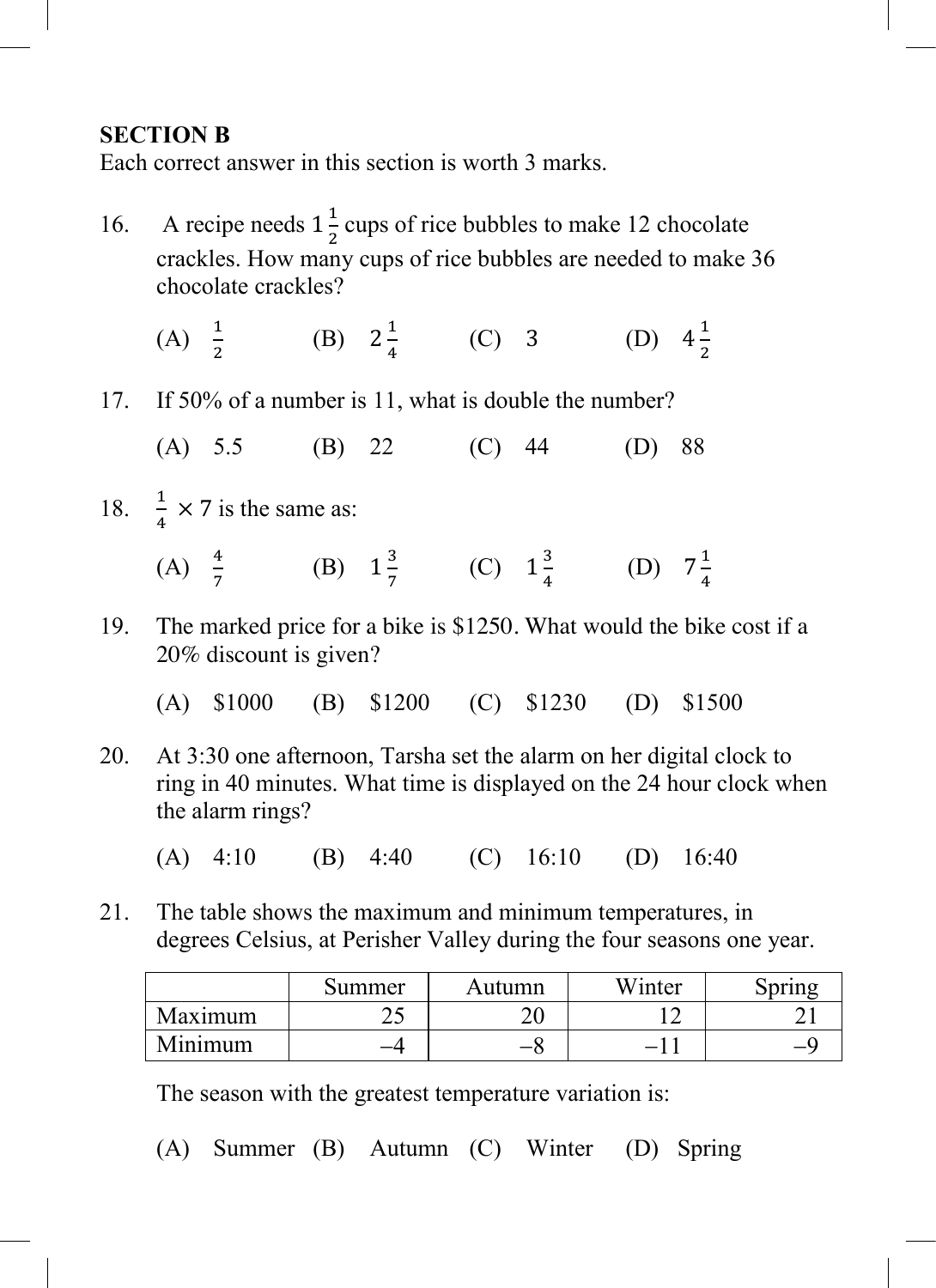- 22. Which whole number is closest to  $\ddot{\mathbf{6}}$ ?
- (A) 6 (B) 7 (C) 8 (D) 9
- 23. Contestants in a cooking competition need to have some roast beef cooked and ready to serve at 7.30 pm. The cooking time for beef is 30 minutes for each 500 grams. After cooking has finished, the beef needs to be kept in a covered dish for 20 minutes before serving. If the beef weighs 2 kilograms, at what time should the cooking start?

(A) 5.10 pm (B) 5.30 pm (C) 5.40 pm (D) 9.50 pm

24. Human hair grows at about 0.5 mm per day. If you did not cut your hair, about how many years would it take to grow your hair by 36 cm?

(A) 1 (B) 2 (C) 5 (D) 10

25 On the number line: *A, B, C, D, X, Y* represent numbers. Which point best represents the value of  $X \div Y$ ?

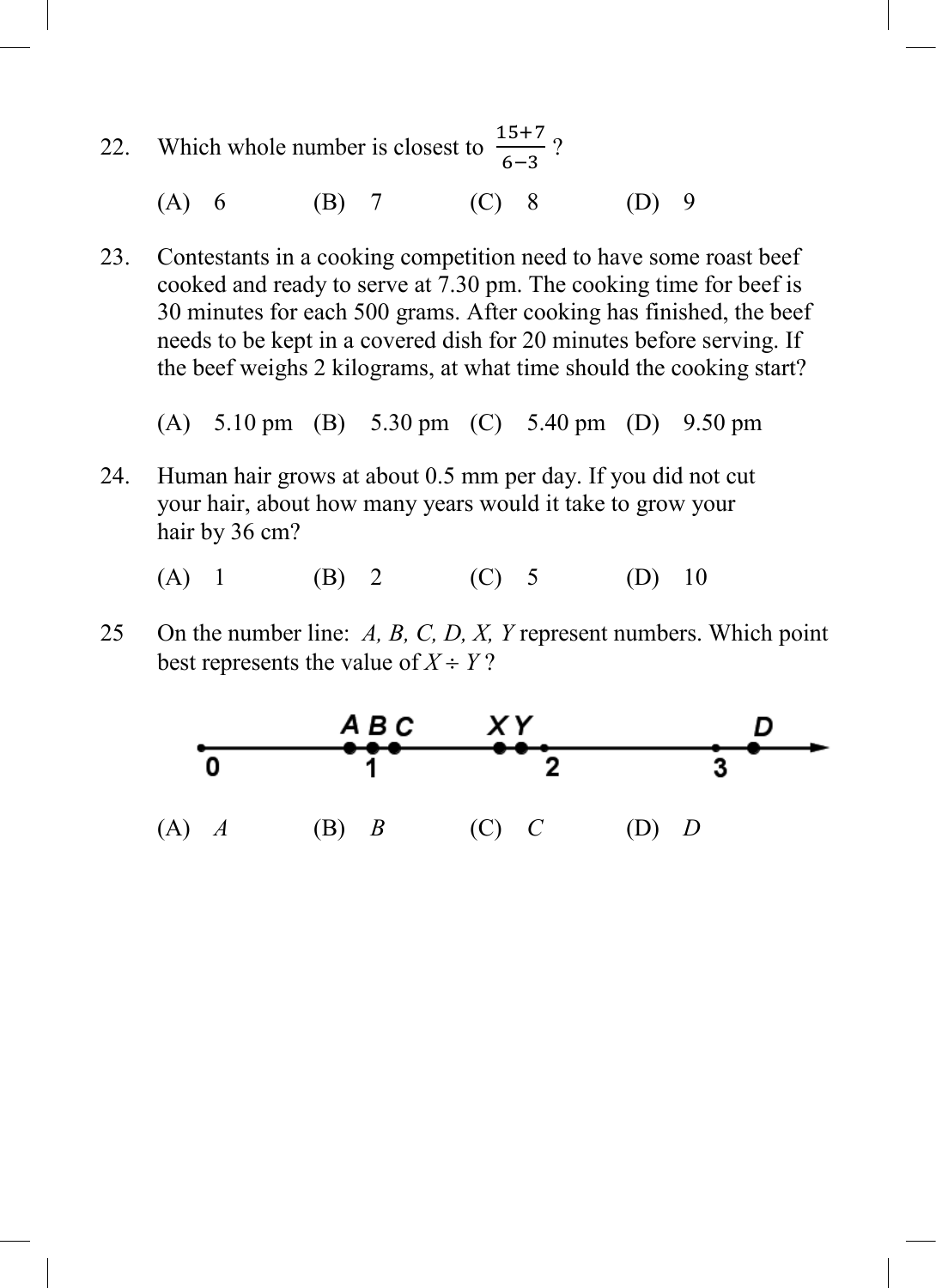#### **SECTION C**

Each correct answer in this section is worth 4 marks.

- 26. If each of the numbers 2, 4, 5, 10 is used once to fill in a  $\Box$ , what is the largest possible value of  $\frac{1}{\Box} + \frac{1}{\Box}$ ?<br>
(A) 4 (B)  $5\frac{4}{5}$  (C)  $6\frac{1}{4}$  $(D)$  7
- Which of the following lists is in order from smallest value to largest 27. value?

| (A) 0.3, $\frac{1}{5}$ , 25%, $\frac{1}{3}$ | (B) $\frac{1}{5}$ , 25%, 0.3, $\frac{1}{3}$ |
|---------------------------------------------|---------------------------------------------|
| (C) $\frac{1}{3}$ , 0.3, 25%, $\frac{1}{5}$ | (D) $25\%, \frac{1}{5}, \frac{1}{3}, 0.3$   |

50 girls in total from Years 5 and 6 and 50 boys in total from Years 28. 5 and 6 were asked to name their favourite series of books: Harry Potter or Chronicles of Narnia.

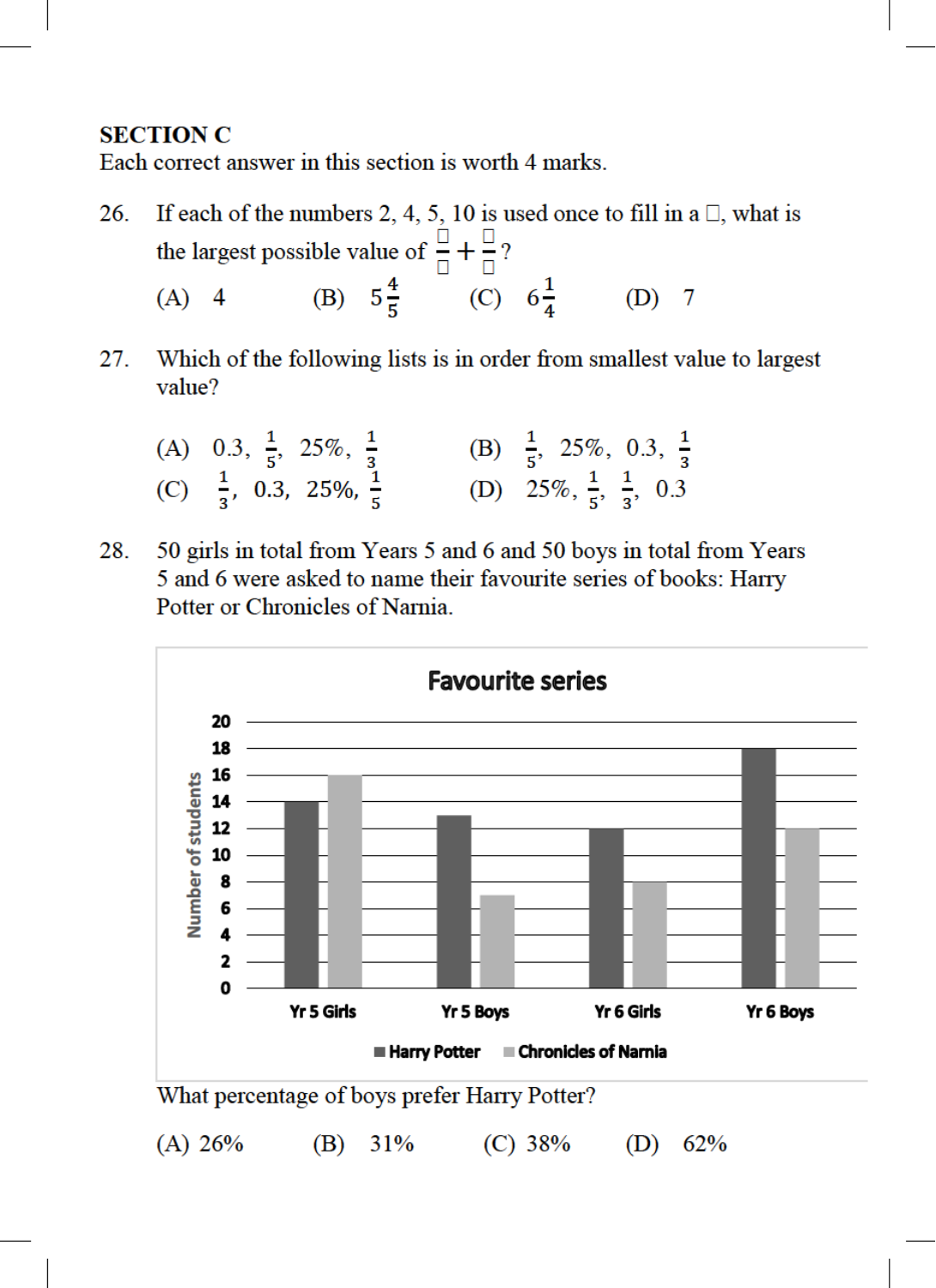29. This year the International Children's Games will be held in Lake Macquarie from December  $6<sup>th</sup>$  to  $11<sup>th</sup>$ . It is expected that the Games will attract about 5000 visitors who will spend a total of 5 million dollars. The average amount of money spent per visitor per day is closest to:

(A) \$100 (B) \$200 (C) \$300 (D) \$1000

30. The diagram shows a rectangle *ABCD* with side *AB* 15 cm and side *BC* 10 cm. The length of *XY* is one third of the length of *AB*. What fraction of the rectangle is the shaded area?



A storeroom in a school is a rectangular prism. The floor is an 11 m by 4 m rectangle. The walls are 3.2 m high. There are no windows and only one door into the room. The inside walls of the storeroom and the inside of the door are to be given two coats of paint. It is known that 1 L of paint is needed to do one coat on  $16 \text{ m}^2$  of wall area. The number of litres of paint needed is:

(A) 12 (B) 10 (C) 8 (D) 6